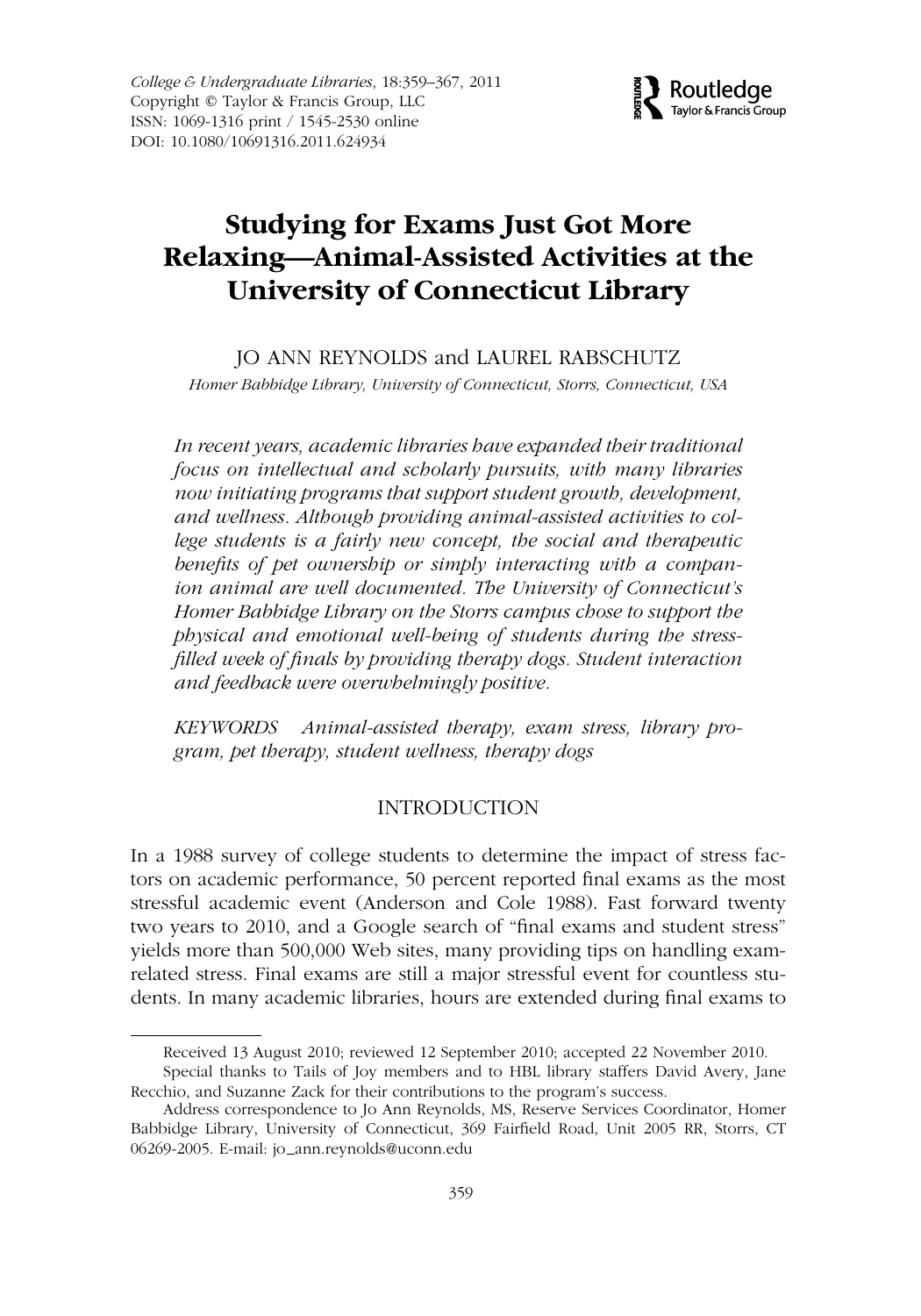accommodate the influx of students, many of whom study throughout the night. Student behavior shifts from information seeking and social studying to a period of intense cramming, both individually and in groups. Students often have back to back exams in the space of a few days, and whether they are freshman or upper-level students, exams bring stress into their lives.

In recent years, academic libraries have expanded their traditional focus beyond purely academic pursuits. Both on their own and in conjunction with other campus partners, libraries are deviating from traditional programming to support broader dimensions of student development such as physical, emotional, or spiritual health (Hinchliffe and Wong 2010). Although the stress associated with college, particularly during final exams, provides evidence of a market for well-being support services, it has been a more natural and low-risk development for academic libraries to focus instead on enhancing social interactions, e.g., game nights (American Library Association 2010), or offering art galleries and snack bars (Shill and Tonner 2003). However, with a little creativity, academic libraries can also have a positive impact on student health and wellness.

The University of Connecticut's (UConn) Homer Babbidge Library on the Storrs campus chose to implement one such program, Paws To Relax, by offering therapy dogs for students to interact with during final exams in the spring of 2010. This program was easy to implement and was exceptionally well-received by both students and library staff. Many students took the time to tell us how much they liked the program. They missed home and their own pets, and it meant a great deal to them to be able to interact with the dogs. The following student comment captures the prevailing student reaction and depth of response. We encourage more libraries to implement similar well-being programs.

The paws for relaxation program is absolutely brilliant. I have a really rough finals schedule and when I finished my first two Monday morning I was really upset. I got into my dorm room and my roommate told me that there was a therapy dog in the library. I went there immediately and stayed for 45 min. I needed that so badly. I can't even express how much it meant to me to have that dog there. I have three at home and they are my go to gals for stress relief. To be able to go see a doggie and play with him for as long as I wanted made my life so much better today and my finals so much easier to do this. Please please please continue this program. I will help in whatever way I can to support this program. Feel free to contact me if the program ever needs a coordinator or a supporter or anything, just please keep this program around. (Kathleen Fox, UConn student)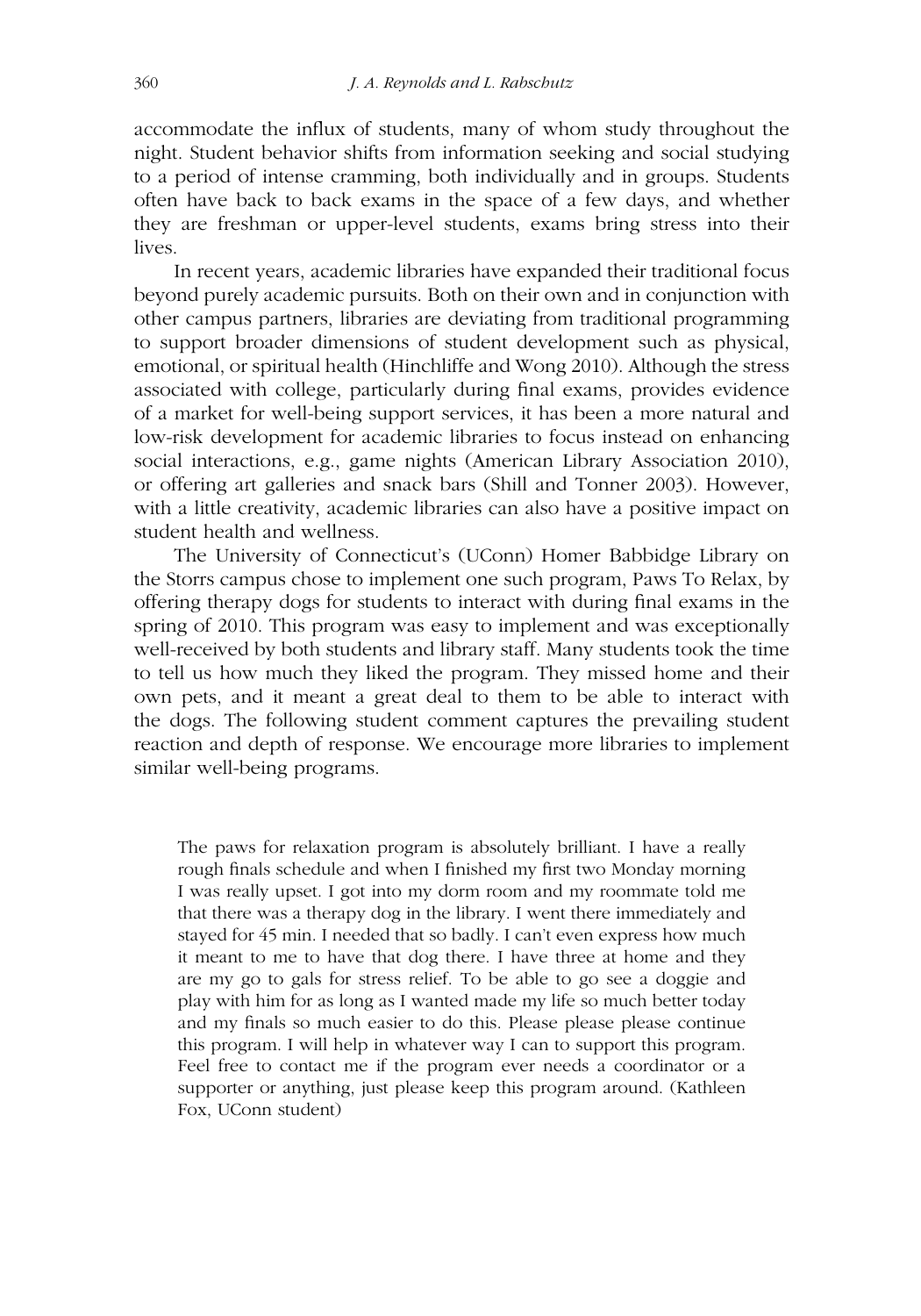### ANIMAL-ASSISTED ACTIVITIES

The social and therapeutic benefits of pet ownership or simply interacting with a companion animal are well documented. Pet therapy, more accurately referred to as animal-assisted activity (AAA), is a goal-directed interaction designed to improve the quality of life through the utilization of the humananimal bond (Delta Society 1991). The animals and their handlers are trained, screened, evaluated, and registered by agencies, such as the Delta Society or Therapy Dogs International. These agencies have policies and practices in place to protect the integrity of the visiting animal programs, as well as safeguards for the clients and public by providing skilled AAA teams. It should be noted here that activity animals are not service animals, and, therefore, are not afforded the rights and privileges provided by the Americans with Disabilities Act.

Improved quality of life and general well-being are often credited as benefits of having a relationship with companion animals. Research studies cite evidence of improved physical and psychological health directly connected to an association with companion animals (Beck 2000; Friedman 1995). Many species of domesticated animals (e.g., birds, rabbits, llamas, etc.) are suitable for AAA work. Dogs are primarily used for AAA programs due to their predictability, ease of training and testing, and their solicitous nature. The beneficial effect of interacting with companion animals applies across the life span. AAA programs serve many different populations and special needs. Popular programs are as varied as educational or therapeutic programs for children, hospice, and prison visits. Although persons of all ages receive benefits from AAA, the majority of programs involve the elderly.

Public libraries have used therapy dogs in programs to teach children to read for several years (Hartman 2010). However, providing AAA programs to college students is a fairly new concept, but one that has been well received. Both the University of Wisconsin−Madison's and Kent State University's Student Health Services run pet therapy programs for students (Riggenbach 2010; University of Wisconsin-Madison News 2010) and a growing number of colleges are also allowing students to bring their dogs and cats to live in their dorm room (Steinberg 2010). College students face many of the same issues as the elderly such as living away from home, often leaving pets behind and adjusting to an impersonal institution. In addition, students are dealing with all of the other demands placed on young adults in college. Studies have shown that interacting with an unknown dog reduced blood pressure, lowered anxiety (Wilson 1991), and reduced self-reported depression (Folse 1994) among college students. These findings make programs such as Paws To Relax a natural fit for students undergoing the stress of final exams. For the AAA teams, college students are a rewarding population to work with as they aren't as frail or susceptible to disease as the elderly, nor are they as impulsive and unpredictable as young children.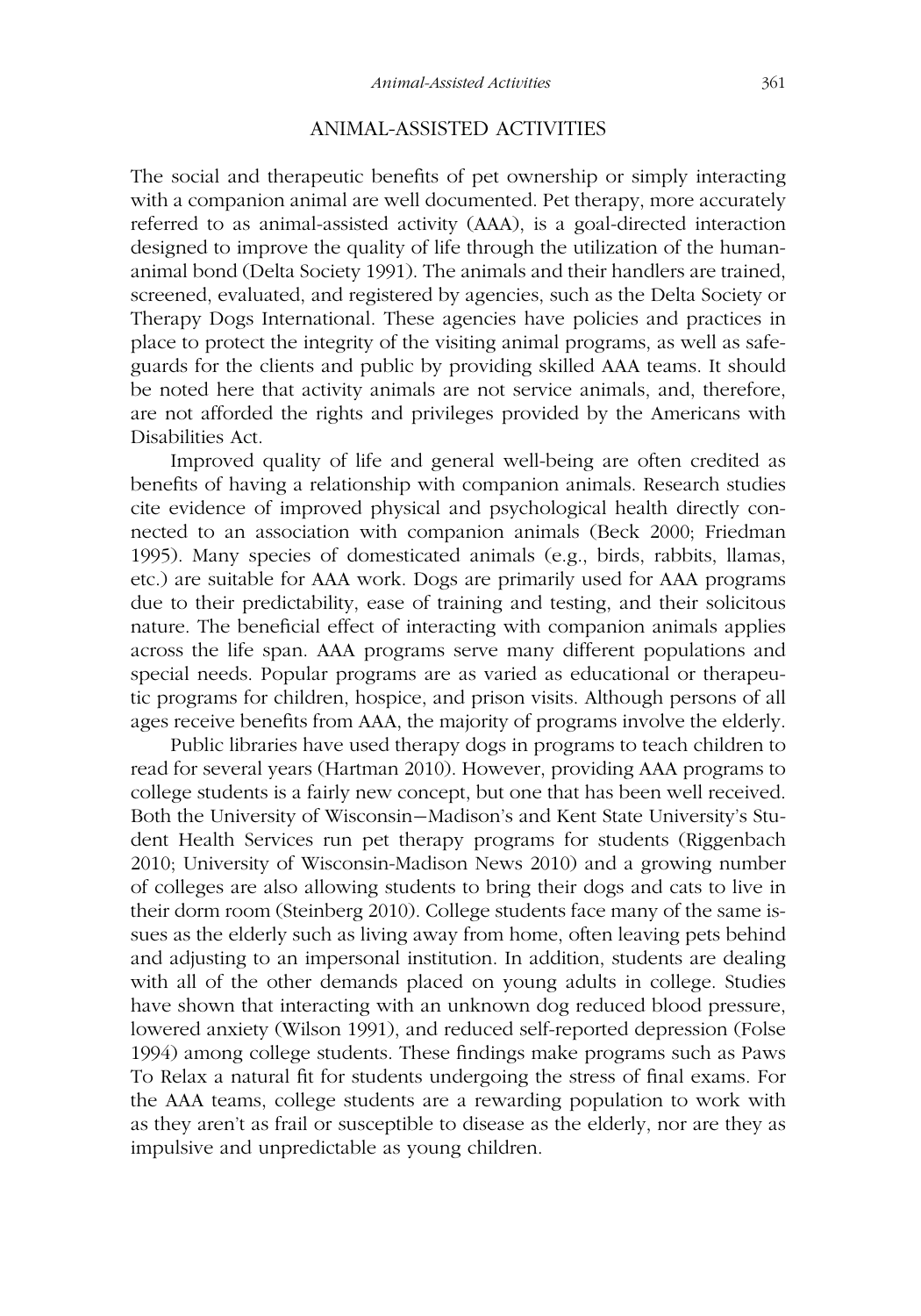### IMPLEMENTING ANIMAL-ASSISTED ACTIVITIES IN THE LIBRARY

The decision to provide AAA should follow the policies and guidelines of your institution, as well as any state laws concerning health certificates or vaccinations. Your institution's Center for Students with Disabilities will be familiar with assistance animals and will probably have policies in place to guide your program. The support of your library's administration is essential.

Before beginning any pet visitation program, there are some considerations to be addressed to insure a positive experience for all involved. Your coworker may insist that his dog, "Fluffy," just loves everyone and should participate in the program. While "Fluffy" may be a great pet, there is no way to determine the dog's reliability in an unfamiliar environment. Animals that are screened and registered with a therapy dog agency have been tested for controllability and predictability in a variety of situations. The human partner is trained to recognize signs of stress in their animal and knows how to interact with individuals from different cultural backgrounds and levels of ability. In addition, they are familiar with infection control practices, and they adhere to a code of ethics and professional conduct. The use of registered AAA teams helps avoid problems related to liability as these teams are covered by the agency's commercial general liability insurance policy or have appropriate coverage through their private insurance. Resources for locating appropriate AAA teams are found through agency Web sites (e.g., http://www.tdi-dog.org/; http://www.deltasociety.org/). These organizations often have local chapters that can identify teams in your area.

### Scheduling Therapy Dogs

Before contacting a therapy dog organization to solicit AAA teams, determine the time periods during which you will provide animal assistance. Questions to consider include whether the coordinating staff member(s) must be on site during all visits, availability of staff to escort AAA teams to their stations, and ease of parking and building access at various times of the day. Scheduling teams during the busiest periods will reach the most students. At the University of Connecticut, we found the busiest times to be after noon and into the evening during the midpoint of the exam period. However, it's best to not limit AAA team visits only to those times since the schedules of the handlers will be the determining factor as to when assistance dogs can be available.

Since it takes a great deal of energy to provide emotional support, be aware that therapy dogs get tired, too. Although some dogs will be able to visit for ninety minutes, limiting visits to one hour will be the norm for most. Defer the length of visit to the handler who is the best judge in determining her dog's capabilities.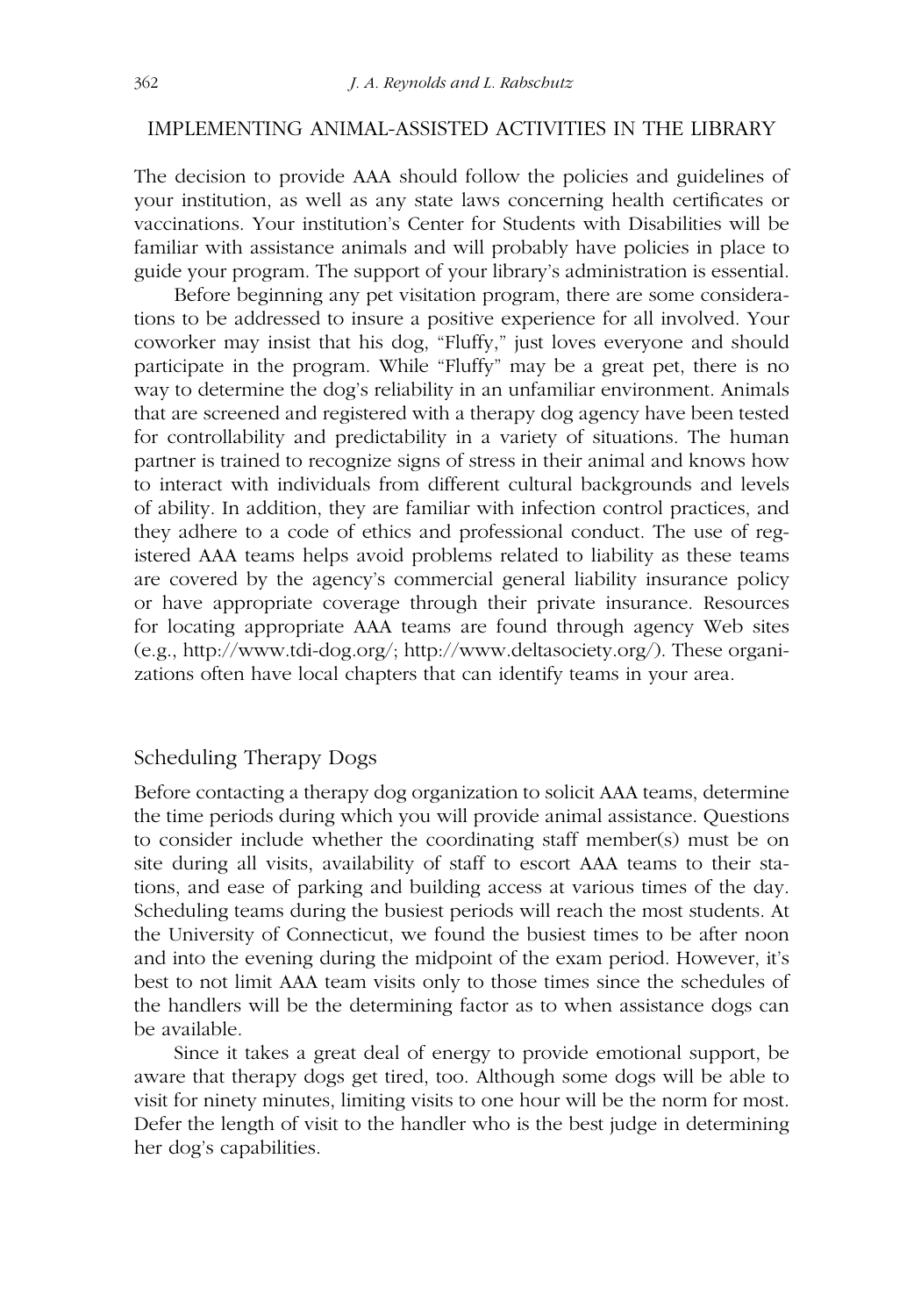To ensure maximum attentiveness to the students, handlers should work with one dog at a time. Crowds of students may surround each team asking questions and awaiting an opportunity to stroke the dog. A one-on-one dog/handler relationship allows the handler to keep her focus on the dog while answering questions and tactfully guiding the students to take turns interacting with the animal. In addition, some handlers have trained the dogs to perform behaviors on cue, and this is easier to accomplish with a one-on-one relationship between the dog and handler. At the University of Connecticut, we were fortunate to have several handlers whose dogs could perform entertaining and/or context specific behaviors such as "praying" for success on exams, bowing, and waving to the crowd.

### Communication

A successful AAA program ensures that timely and accurate information is communicated to all participants—handlers, security, building maintenance, publicity staff, handler escorts, and public service desk staff. Keeping everyone informed during the busy, hectic final exam period is key to ensuring students are aware of the event, as is having handlers and their escorts in the right place at the right time. We found an Excel spreadsheet to be an efficient tool for keeping track of the dates, times, and stations assigned to handler teams. The resulting scheduling can be easily E-mailed via a distribution list set up in your E-mail program.

Advertising is also a significant factor in the program's success as is a catchy and memorable title. We dubbed our program "Paws to Relax" to help spread the word. Well-designed and timely advertising provides information to library staff as well as to the student population and can be done at no cost given the Web and social media options available. Allowing sufficient lead time for your institution's publicity department to schedule a photographer and reporter to cover the event during the first day or two may provide coverage on the news Web site for the rest of the week. Early notice to the staff maintaining your campus' student Web site will ensure that you reach a large percent of the student population. We found that daily or even hourly updates on Facebook or Twitter, along with pictures of the breeds or AAA dog scheduled at a specific time, resulted in "fan" clubs descending on their favorite breed or AAA dog (see Figure 1). It's also a good idea to place signs at entrance points, in well-traveled areas, and at AAA team stations, and to include the weekly schedule of the teams to be found there. Not only does this help students who want to find a specific breed or team, but students who want or need to avoid the dogs can easily do so. The old cliché, a picture is worth a thousand words, is worth adhering to when designing your signs. Using full-color photographs of the animals will ensure that many more eyes will be drawn to them. In the end, however, advertising at the University of Connecticut proved to be just the initial spark. Once students became aware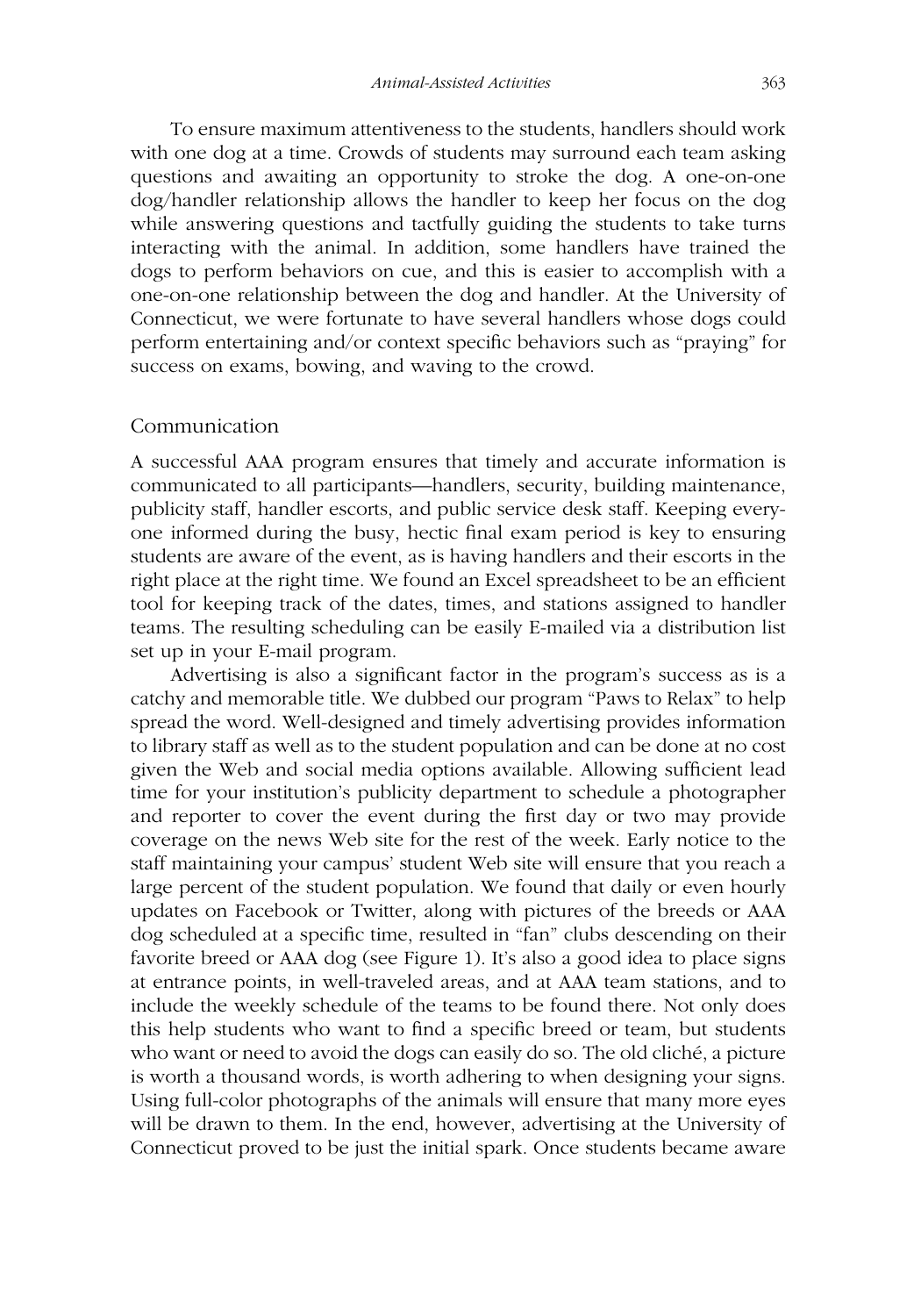

**FIGURE 1** Dooley, Newfoundland, with his fan club.

of the dogs in the library, the program immediately went viral with students texting and using their cell phones to spread the word to their friends. In several instances, teams began their visit with five or ten students and within minutes were surrounded by twenty or thirty more (see Figure 2).



FIGURE 2 Luna, Golden Retriever, surrounded by a crowd of happy students.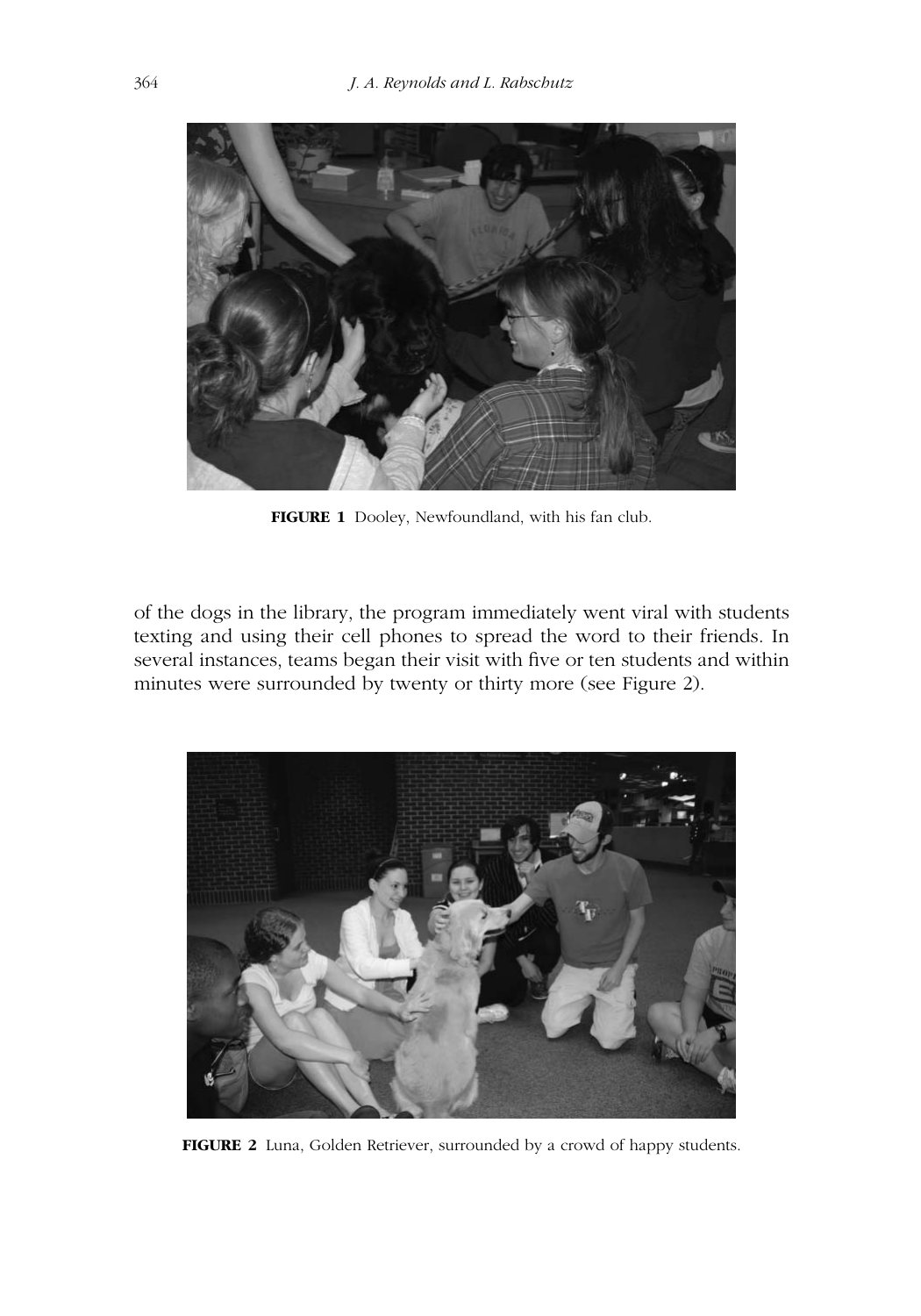### Building Logistics

Locate the AAA stations in areas with high traffic and visibility and which also have a large open space sufficient to accommodate twenty-five to thirty people. Most AAA animals will be acclimatized to stairs and elevators, so a ground-level station is not imperative. Ensure the stations do not block the only route to a library resource and allow space for animal-averse patrons to avoid contact. We choose not to have roaming teams to minimize contact with patrons whose animal fears or allergies might increase their stress level. Our stations were furnished with an overstuffed chair for the handler and a free standing sign advertising the program. Based on participant comments, future AAA programs will include the station's schedule and photos of the dogs assigned there. Many teams came back for a second visit, and their "fans" wanted to know when they would next be there.

# "Duty" Calls

A well-trained AAA dog will be housebroken and have done their "duty" prior to starting their shift. Ten teams provided eighteen visits at UConn, and although we had no accidents during our five-day program, we were prepared with a clean-up kit. Obtain a 5-gallon bucket, some sponges, paper towels, a spray dilution of stain and odor remover, and dry absorbent granules. Nature's Miracle© makes both types of products and labels their granules "Pet Mess Clean Up© ." Also include some plastic bags, gallon size or larger, but not zip lock. Whether the kits are centrally located or stored near each station ensures that all staff involved in the program knows where they are located.

### Parking

Ideally, parking for handlers will be very close to both the building and an airing area for the dogs. Make any necessary arrangements with parking services in advance. If parking passes are required, mail them out ahead of time or make alternate arrangements. Be mindful of air temperature as animals cannot be left in hot vehicles for even a short time and arrange parking logistics so that the handler will not have to leave their animal in the car unattended. The airing area need not be large; a small strip of grass, dirt, or gravel will suffice. Although most handlers will be prepared and have plastic bags with them should they be necessary, it's a good idea to have some near the airing area.

A campus map with the route marked should be sent out in advance and include any special instructions regarding parking. Exterior signs directing handlers to the best route to both parking and your building are necessary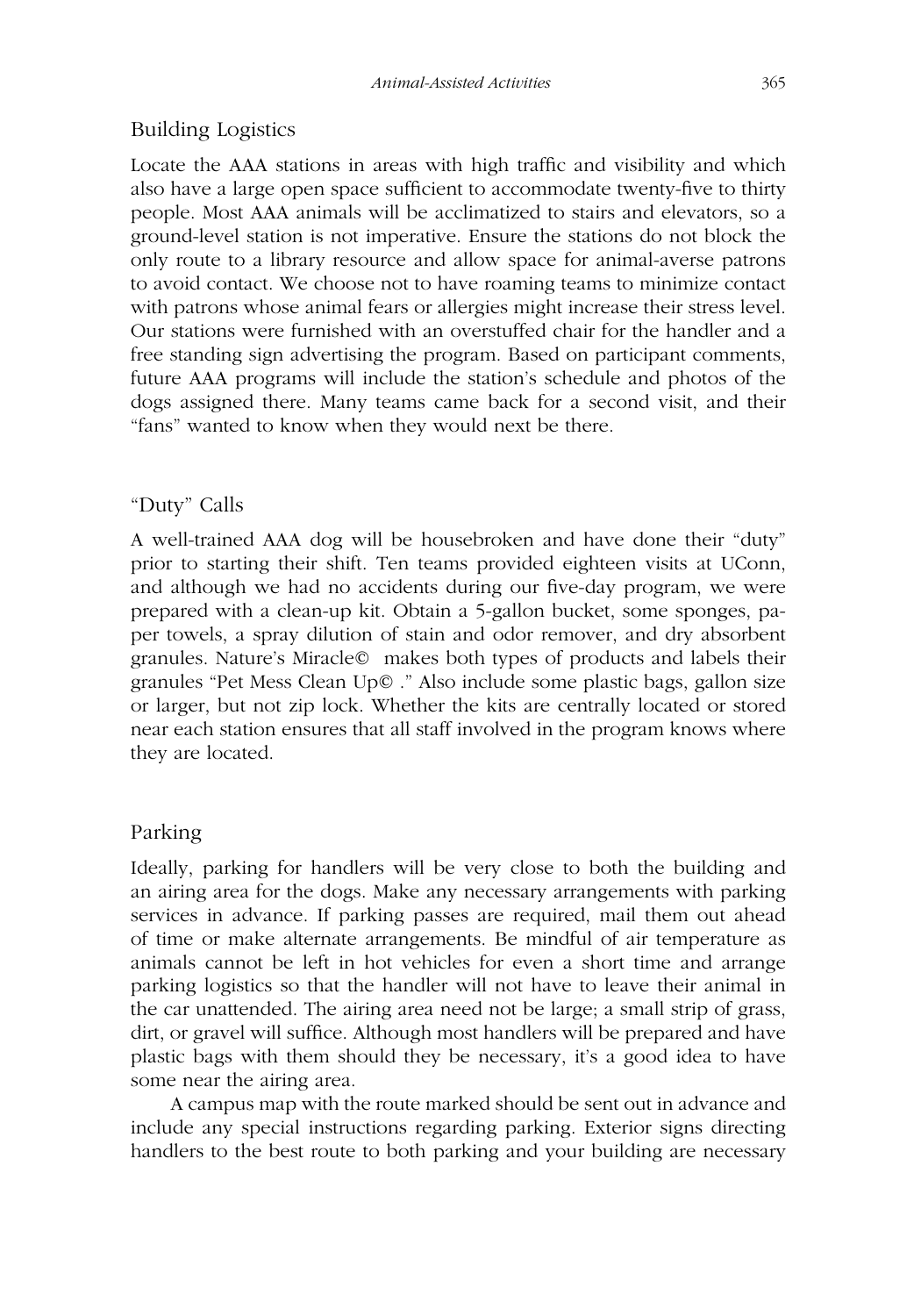and should be generously placed to avoid delays and visit overlaps. Choose an easily recognizable logo and share it with handlers when you send the campus map and parking instructions.

# Program Costs

Most libraries will be able to offer a therapy dog program for little to no external costs. The program at UConn was run with no budget. As is the case with the majority of therapy dog organizations, our dogs and handlers were volunteers whose members donated their time. All of our advertising was done via University Web sites and publicity channels and social networking sites, for which there was no charge. The library's Public Programming, Communications, and Marketing Team had sign stock and pedestal signs and printed all of our signs on an in-house color printer. The library's publicity staff spent about five hours making signs. Public service desk staff near one of the stations provided regular updates on the library's Facebook page. The overstuffed chairs were temporarily moved from other areas of the library. Clean-up materials were provided by the program's coordinator, but would have cost less than fifty dollars if purchased outright. The biggest single internal expense was staff time for the program coordinator. The program's coordinator spent about five hours in advance of finals week E-mailing participants, updating the schedule, and communicating with other library staff regarding parking, publicity, location of stations, etc. From Monday through Friday of finals week, the program coordinator spent approximately fifteen hours placing signs and escorting teams. Recruiting other library staff as escorts could reduce the program coordinator's time investment.

# Encore!

In addition to the numerous positive comments received about the Spring 2010 Paws To Relax program, many students asked us to run the program during fall semester finals as well. They felt that a fall program was even more important because it is harder to engage in outdoor activities to relieve stress due to the shortened daylight and inclement weather. Most of the therapy dog handlers also asked us to let them know when we were going to run the program again. Their experience was so positive and rewarding that they are eager to come back. As a result of all the positive feedback, the Homer Babbidge Library has decided to continue the program for the 2011 year and include sessions during both fall and spring finals.

# **CONCLUSION**

A well-planned and organized animal assisted activity program will be wellreceived by students and library staff. AAA programs can be implemented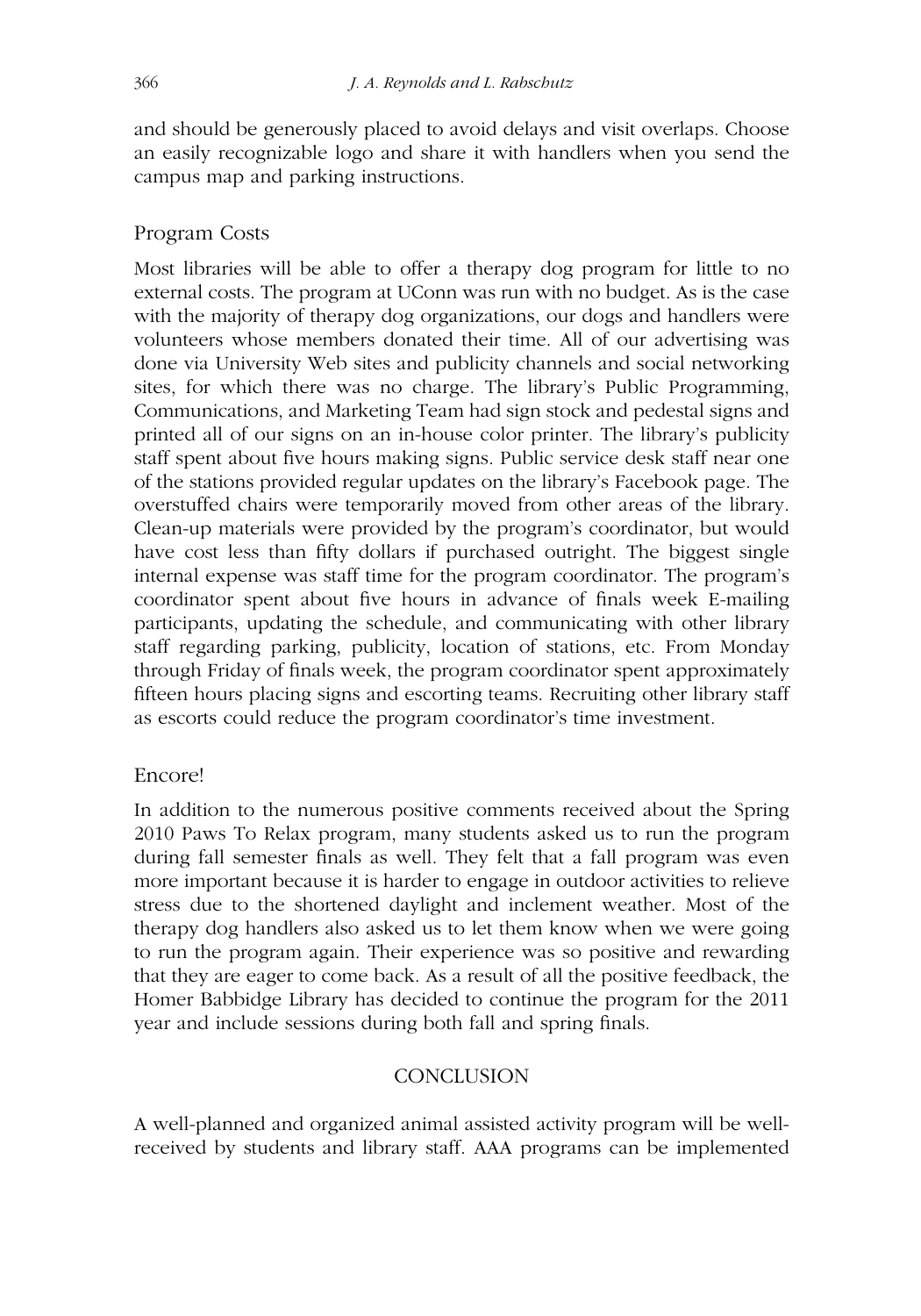with minimal start up costs and investments of staff time yet reap benefits to students' well-being. We offered the Paws To Relax program at UConn during spring finals in 2010, and it was wildly successful with students. The staff also enjoyed the added perk and stress relief in their day.

#### REFERENCES

- American Library Association. Libraries, literacy, and gaming. The librarian's guide to gaming: An online toolkit for building gaming @ your library. http:// librarygamingtoolkit.org/colby.html.
- Anderson, E. D., and B. S. Cole. 1988. Stress factors related to reported academic performance and burnout. *Education* 108:497–503.
- Beck, A.M. 2000. The use of animals to benefit humans: Animal assisted therapy. In *Handbook on animal-assisted therapy: Theoretical foundations and guidelines for practice*, ed. A. Fine, 21–40. San Diego: Academic Press.
- Delta Society. 1991. *Standards of practice for animal assisted activities and animalassisted therapy*. Renton, WA: Delta Society.
- Folse, E. 1994. Animal-assisted therapy and depression in adult college students. *Anthrozoos* 7:188–94.
- Friedmann, E. 1995. The role of pets in enhancing human well-being: Physiological effects. In *The Waltham book of human-animal interaction: Benefits and responsibilities of pet ownership*, ed. I. Robinson, 33–53. Tarrytown, NY: Pergamon.
- Hartman, A. 2010. Good dog. Sit. Listen. *American Libraries Magazine*, August, 13.
- Hinchliffe, L. J., and M. A. Wong. 2010. From services-centered to student-centered: A "wellness wheel" approach to developing the library as an integrative learning commons. *College & Undergraduate Libraries* 17:213–24.
- Riggenbach, A. 2010. Dogs on campus program brings a part of home to school. *eInside*, Kent State University, January 25. http://einside.kent.edu/?type= art&id=92387.
- Shill, H. B., and S. Tonner. 2003. Creating a better place: Physical improvements in academic libraries, 1995–2002. *College & Research Libraries* 64:431–66.
- Steinberg, J. 2010. Colleges extend the welcome mat to students' pets. *New York Times*, June 5. http://www.nytimes.com/2010/06/06/education/06pets.html.
- University of Wisconsin-Madison News. 2010. UHS "counseling canines" ready for annual pet therapy study breaks. http://www.news.wisc.edu/18033.
- Wilson, C. C. 1991. The pet as an anxiolytic intervention. *Journal of Nervous and Mental Disease* 179:482–89.